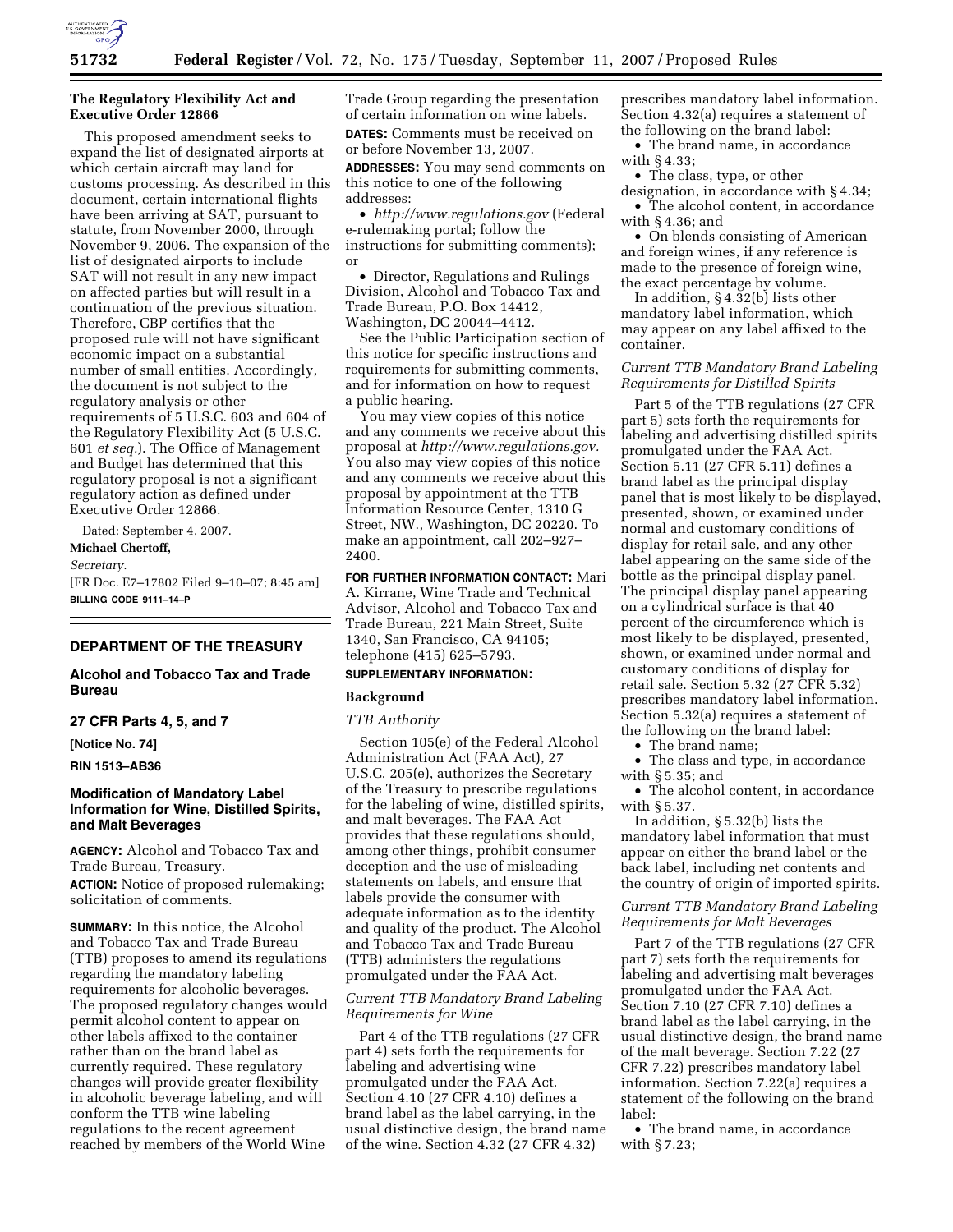• The class, in accordance with § 7.24;

• The name and address (except when branded or burned in the container) in accordance with § 7.25, except as provided in § 7.22(b);

• The net contents (except when blown, branded, or burned, in the container) in accordance with § 7.27; and

• The alcohol content in accordance with § 7.71, for malt beverages that contain any alcohol derived from added flavors or other added nonbeverage ingredients (other than hops extract) containing alcohol.

In addition, § 7.22(b) lists mandatory label information that must appear on either the brand label or on a separate label (front or back).

#### *World Wine Trade Group Agreement*

The World Wine Trade Group (WWTG) is a six-member informal group composed of both government officials and industry representatives from Argentina, Australia, Canada, Chile, New Zealand, and the United States. The WWTG was formed to discuss and address issues relating to international wine trade, including reducing and preventing non-tariff barriers to wine trade.

An inter-agency team composed of representatives from, among others, TTB, the Food and Drug Administration, and the Departments of Commerce, State, and Agriculture, represents the U.S. Government during WWTG discussions. The Office of the U.S. Trade Representative heads the inter-agency team.

The WWTG recently concluded negotiations on a wine labeling agreement intended to facilitate further wine trade among members. The WWTG Agreement on Requirements for Wine Labelling, hereinafter referred to as the ''Agreement,'' was initialed on September 20, 2006, and was signed in Canberra, Australia, on January 23, 2007. A full copy of the Agreement can be viewed at *http://www.ita.doc.gov/td/ ocg/WWTG-*

*wine%20Labelling%20Agreement.pdf*. These negotiations proceeded from the view that common labeling requirements would provide industry members with the opportunity to use the same label when shipping wine to each of the WWTG member countries.

In the course of the negotiations, it was recognized that certain items of information are considered mandatory by most members. Referred to as ''Common Mandatory Information'' in the WWTG Agreement (hereinafter CMI), these four items are country of origin, alcohol content (by percentage of

volume), net contents, and product name. The negotiated Agreement also incorporates the ''Single Field of Vision'' concept for the placement of the CMI. A ''Single Field of Vision'' is any part of the surface of the container, excluding its base and cap, that can be seen without having to turn the container. Under this approach, as long as all four of the CMI elements are visible at the same time, they will meet the placement requirements (if any) of each member country. According to the terms of the Agreement, each country must permit the CMI for an imported wine to appear on any label anywhere on the wine container (except the base or cap), provided all four CMI items are in a Single Field of Vision.

## *Conforming TTB Regulations to the WWTG Agreement*

The United States will not be in compliance with the Agreement if the TTB regulations are in conflict with the CMI terms of the Agreement. Accordingly, TTB has reviewed its regulations to determine if any change is necessary in order for the United States to meet its obligation to permit these four pieces of information to appear in a single field of vision on labels of imported wines, as outlined in the Agreement. The TTB regulations do not require the inclusion of the country of origin on wine labels. This requirement is contained in statutory and regulatory provisions administered by the U.S. Bureau of Customs and Border Protection (CBP; see 19 U.S.C. 1304 and 19 CFR part 134). Consistent with these requirements, the country of origin may appear on any label affixed to a container of imported wine. The product name under the Agreement is the word ''wine'' and the TTB regulations contain no specific requirements for, or restrictions on, the use of ''wine'' alone on wine labels. As already noted in this document, the TTB regulations permit net contents to appear on any label affixed to the container. Thus, the only conflict that the TTB wine label regulations have with the CMI terms of the Agreement is in the regulatory requirement for alcohol content to appear on the brand label.

Although the Agreement applies only to imported wine, we note that the provisions in the TTB regulations described above that concern the labeling of wine, distilled spirits, and malt beverages all contain similar provisions regarding the placement of alcohol content on the brand label. TTB considered the question of whether allowing alcohol content to appear on a label other than the brand label for all

three beverage groups would continue to provide consumers with adequate information regarding product identity and quality, as required under the FAA Act. In this regard, TTB notes that consumers currently may have to look beyond the brand label for alcohol beverage product identity and quality information. Specifically, under § 4.32, the required FD&C Yellow No. 5 statement may appear on a brand label or back label, the required declaration of sulfites may appear on a front, back, strip, or neck label, and the net contents generally may appear on any label affixed to the container. Under § 5.32, the required FD&C Yellow No. 5 statement may appear on the brand label or back label, the required declaration of sulfites may appear on a strip label or neck label in lieu of appearing on the front or back label, and the net contents may appear on the brand label or on a back label in the case of distilled spirits packaged in containers conforming to the standards of fill prescribed in § 5.47 or § 5.47a. Under § 7.22, the required FD&C Yellow No. 5 statement may appear on the brand label or on a separate label on the back or front.

We believe that it is preferable, to the greatest extent possible, to have consistency among the labeling regulations for wine, distilled spirits, and malt beverages. Accordingly, we are proposing corresponding changes to all of those provisions regarding alcohol content statements on brand labels.

In this document, we are proposing to move the alcohol content requirements from paragraph (a) of §§ 4.32, 5.32, and 7.22 (label information required to appear on a brand label) to paragraph (b) of each of those sections, which prescribes in each case mandatory label requirements for information that need not appear on the brand label. The change in § 4.32 will allow industry members to apply the WWTG ''Single Field of Vision'' concept concerning the placement of CMI on labels. The additional changes in §§ 5.32, and 7.22 will foster consistency in the labeling requirements among all TTB-regulated alcohol beverage products.

This proposal is limited to removing the placement requirement for alcohol content. All other formatting requirements, such as type size and legibility, would remain the same. As previously noted, consumers are already looking beyond the brand label for product information. Moreover, the proposed rule would provide industry members with the flexibility to place alcohol content on container labels in close proximity to other consumer information, such as sulfite and FD&C Yellow No. 5 information.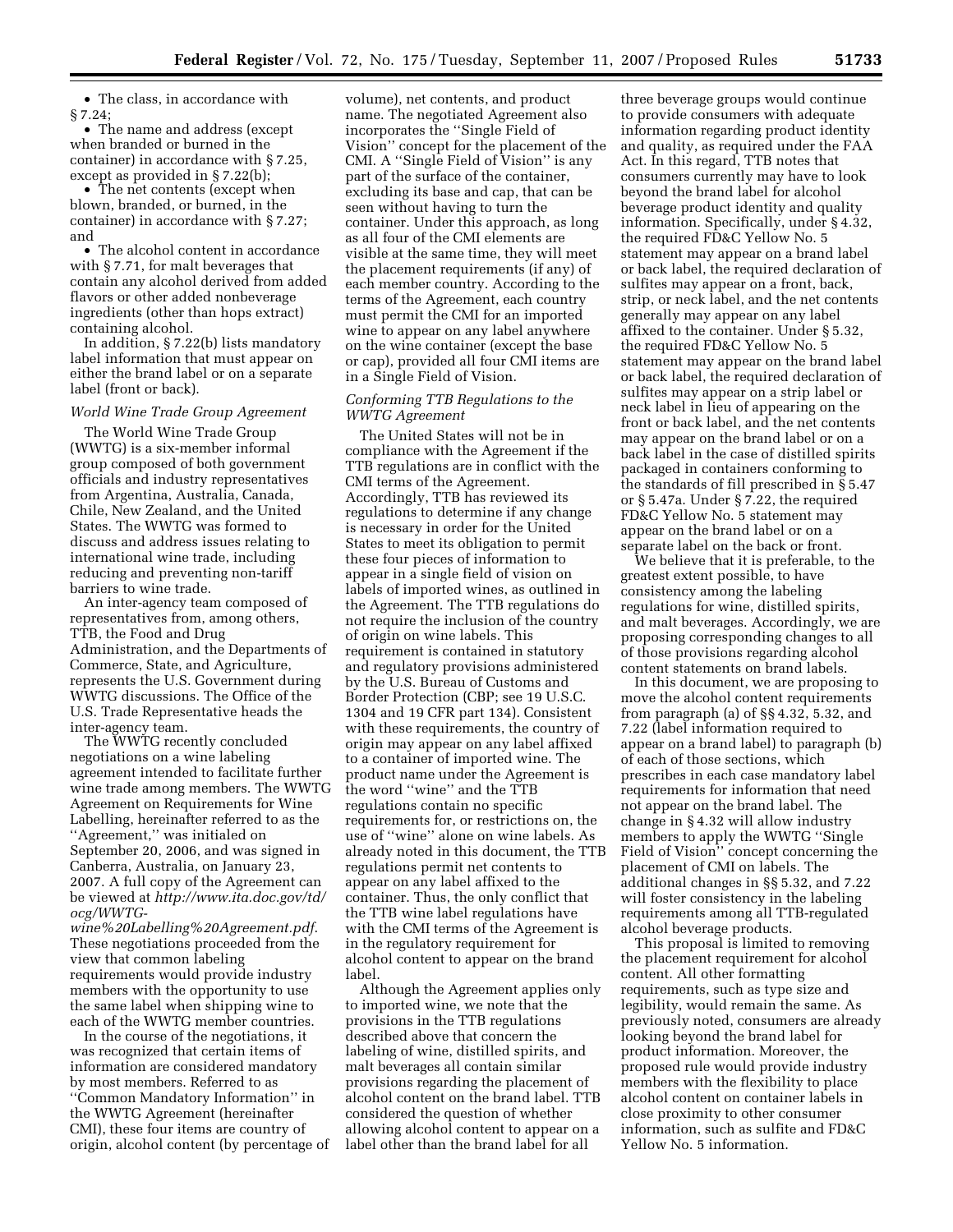Finally, we note that alcohol beverage industry members would not be required to make any changes to their current labels as a result of this regulatory change because, under the proposal, alcohol content information could still be placed on the brand label. The Agreement does not require that U.S. wine producers or importers place the four CMI elements in a Single Field of Vision, only that each country accept imported wines labeled in that way. The Single Field of Vision concept is an optional labeling format and the proposed changes to our regulations will accommodate those who wish to label their wines in that manner.

#### *Effect on Currently Approved Labels*

Sections 4.40, 4.50, 5.51, 5.55, 7.31 and 7.41 of the TTB regulations (27 CFR 4.40, 4.50, 5.51, 5.55, 7.31 and 7.41) generally require that regulated industry members obtain a certificate of label approval (COLA) from TTB prior to the bottling or removal of domestic wines, distilled spirits, or malt beverages, or the release of imported wines, distilled spirits, or malt beverages, in containers, from customs custody for consumption. No COLA is required for alcoholic beverages labeled for export. It is the position of TTB that, if the proposed regulatory amendment is adopted as a final rule, a new COLA would not be required if the only change made to the labels appearing on a previously issued COLA is moving the alcohol content to a label other than the brand label.

#### **Public Participation**

## *Comments Invited*

We invite comments from interested members of the public on this proposed rulemaking.

## *Submitting Comments*

You may submit comments on this notice by one of the following two methods:

• *Federal e-Rulemaking Portal:* To submit a comment on this notice using the online Federal e-rulemaking portal, visit *http://www.regulations.gov.* and select ''Alcohol and Tobacco Tax and Trade Bureau'' from the agency dropdown menu and click ''Submit.'' In the resulting docket list, click the ''Add Comments'' icon for the appropriate Docket number and complete the resulting comment form. You may attach supplemental files to your comment. More complete information on using Regulations.gov., including instructions for accessing open and closed dockets and for submitting comments, is available through the site's ''User Tips'' link.

• *Mail*: You may send written comments to the Director, Regulations and Rulings Division, Alcohol and Tobacco Tax and Trade Bureau, P.O. Box 14412, Washington, DC 20044– 4412.

Please submit your comments by the closing date shown above in this notice. Your comments must include this notice number and your name and mailing address. Your comments must be legible and written in language acceptable for public disclosure. We do not acknowledge receipt of comments, and we consider all comments as originals.

If you are commenting on behalf of an association, business, or other entity, your comment must include the entity's name as well as your name and position title. If you comment via *http:// www.regulations.gov.*, please enter the entity's name in the ''Organization'' blank of the comment form. If you comment via mail, please submit your entity's comment on letterhead.

You may also write to the Administrator before the comment closing date to ask for a public hearing. The Administrator reserves the right to determine whether to hold a public hearing.

#### *Confidentiality*

All submitted comments and attachments are part of the public record and subject to disclosure. Do not enclose any material in your comments that you consider to be confidential or inappropriate for public disclosure.

#### *Public Disclosure*

On the Federal e-rulemaking portal, we will post, and you may view, copies of this notice and any electronic or mailed comments we receive about this proposal. To view a posted document or comment, go to *http:// www.regulations.gov.* and select ''Alcohol and Tobacco Tax and Trade Bureau'' from the agency drop-down menu and click ''Submit.'' In the resulting docket list, click the appropriate docket number, then click the ''View'' icon for any document or comment posted under that docket number.

All submitted and posted comments will display the commenter's name, organization (if any), city, and State, and, in the case of mailed comments, all address information, including e-mail addresses. We may omit voluminous attachments or material that we consider unsuitable for posting.

You also may view copies of this notice and any electronic or mailed comments we receive about this proposal by appointment at the TTB

Information Resource Center, 1310 G Street, NW., Washington, DC 20220. You may also obtain copies at 20 cents per 8.5- x 11-inch page. Contact our information specialist at the above address or by telephone at 202–927– 2400 to schedule an appointment or to request copies of comments or other materials.

#### **Regulatory Analysis and Notices**

### *Executive Order 12866*

We have determined that this proposed rule is not a significant regulatory action as defined in Executive Order 12866. Therefore, a regulatory assessment is not required.

## *Regulatory Flexibility Act*

Pursuant to the requirements of the Regulatory Flexibility Act (5 U.S.C. chapter 6), we certify that this notice of proposed rulemaking will not have a significant economic impact on a substantial number of small entities. The propose rule will not impose, or otherwise cause, a significant increase in reporting, recordkeeping, or other compliance burdens on a substantial number of small entities. Accordingly, a regulatory flexibility analysis is not required.

#### *Paperwork Reduction Act*

The collection of information in this rule has been previously approved by the Office of Management and Budget (OMB) under the title ''Labeling and Advertising Requirements Under the Federal Alcohol Administration Act,'' and assigned control number 1513– 0087. This proposed regulation would not result in a substantive or material change in the previously approved collection action, since the nature of the mandatory information that must appear on labels affixed to the container remains unchanged.

#### **Drafting Information**

Maria Mahone of the Knowledge Management Staff drafted this document.

#### **List of Subjects**

#### *27 CFR Part 4*

Advertising, Customs duties and inspection, Imports, Labeling, Packaging and containers, Reporting and recordkeeping requirements, Trade practices, Wine.

#### *27 CFR Part 5*

Advertising, Customs duties and inspection, Imports, Labeling, Liquors, Packaging and containers, Reporting and recordkeeping requirements, Trade practices.